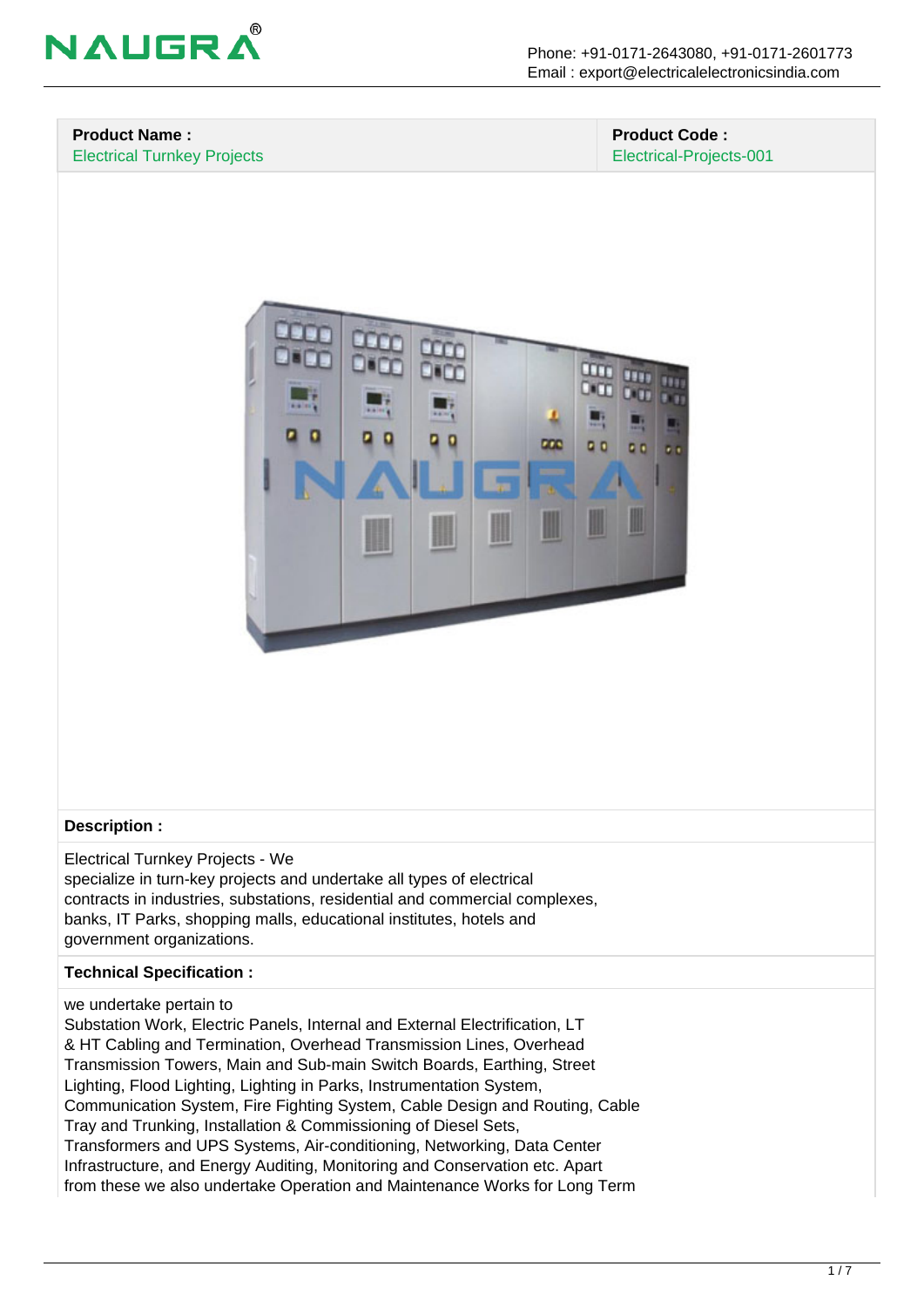# **NAUGR**

Performance. We have all measuring and test equipments required for inspection, calibration and testing of installations at site. Most important is that we also liaison with Electricity Board from beginning to end stage for satisfactory work completion.

# **Main Features of Our Services :**

- Design and conceptualization based on customer's conceptual design and specifications
- Preparation of bill of quantities, tendering
- Preparation of detailed drawings, site set out
- Sourcing of material
- Marking and execution in accordance with design
- Obtaining finished levels
- Evaluation and submission of progress report
- Execution of planting schemes
- Total commissioning

# **Procedure For Laying Down LT & HT Cables :**

Given below is a brief outline of approach and precautions we normally take for laying down LT/HT cables.

# **Storage of Cable Drums :**

- We store the cable drums on a well drained and hard surface.
- For long terms storage these drums are covered with tarpaulin, and both ends of cable are sealed.
- If required, we also roll these through  $90^\circ$ .

# **Selection of Cables :**

• In general we prefer to use PVC/XLPE insulated and PVC sheathed cables.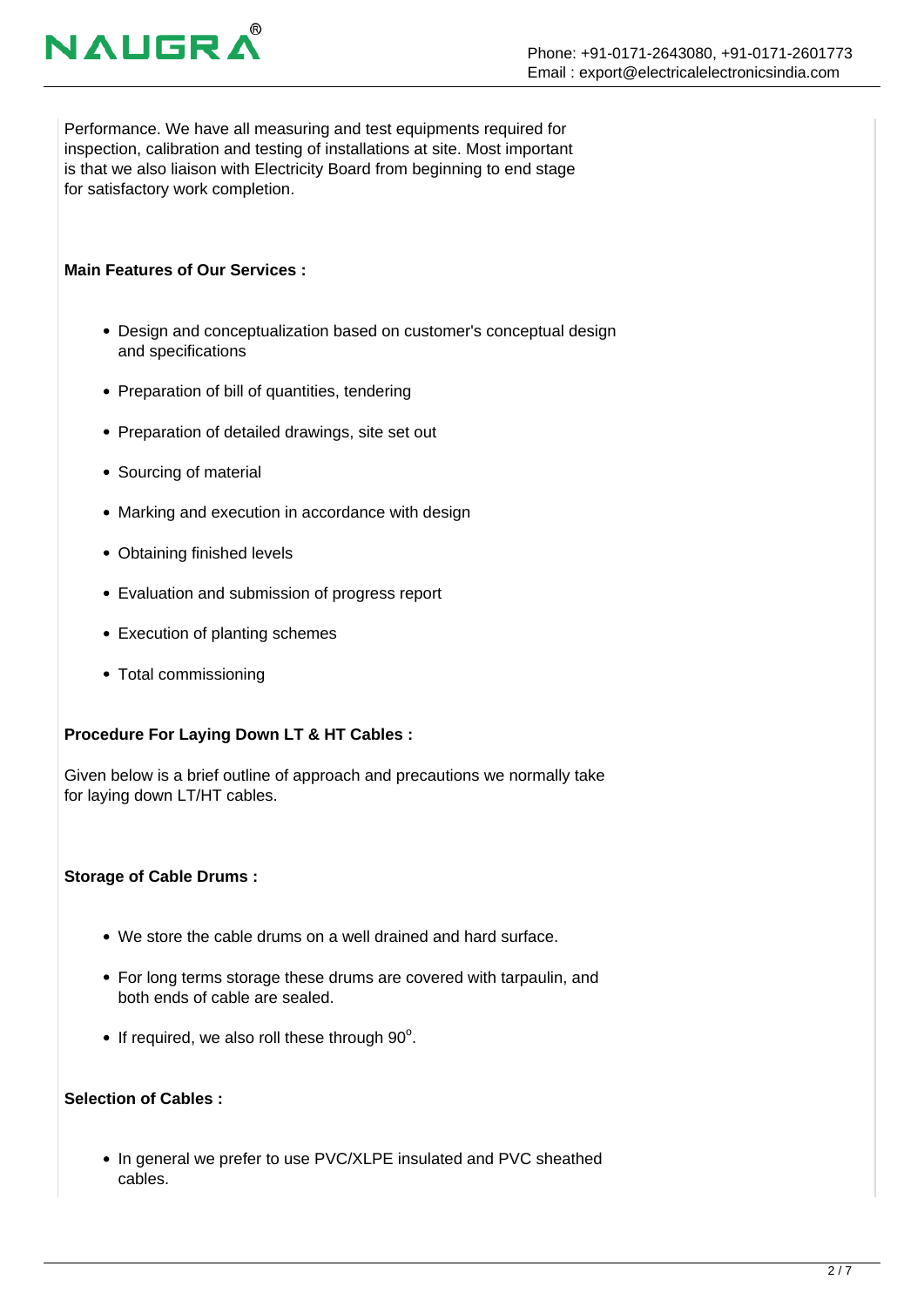- For very high voltage (from 11KV to 33KV) we prefer cables with solid or stranded Aluminum conductor; Copper conductor can be used only in special applications where use of Aluminum conductor is not technically acceptable.
- We prefer only those multi-core cables that are properly armoured to prevent any kind of mechanical damage.

#### **Safety Precautions :**

**NAUGR** 

- Where necessary, we display a caution board indicating 'CAUTION CABLE JOINTING WORK IN PROGRESS' to warn the public and traffic.
- Before starting jointing, we take all safety precautions like isolation, discharging, earthing, display of caution board on the controlling switchgear etc. to ensure that the cable would not be inadvertently charged from live supply.

# **Cable Handling and Laying :**

- We ensure that both ends of cable are properly sealed to prevent ingress / absorption of moisture.
- Even for short distances we roll the cable drums in the direction of arrow marked.
- Before we remove cable from the drum, we mount the latter properly on jacks or cable wheels.
- Our cabling does not have sharp bends. Instead we make the bends rounded at corners to a radius not lesser than 12 times the overall diameter of the cable, thereby avoiding any damage to cables.
- We avoid taking risk and discard defective cables like those with sharp bends and defective armoring etc.
- We dig separate trenches for power and control cables. But if that be not possible for any reason, we lay first HV cables and over that the LV cables with adequate separation.
- We lay down power and communication cables at right angles or give clearance of minimum 60 cm.
- We always try to avoid waterlogged locations, carriage-ways, payments, areas in proximity to telephone cables, gas and water mains, inaccessible places etc.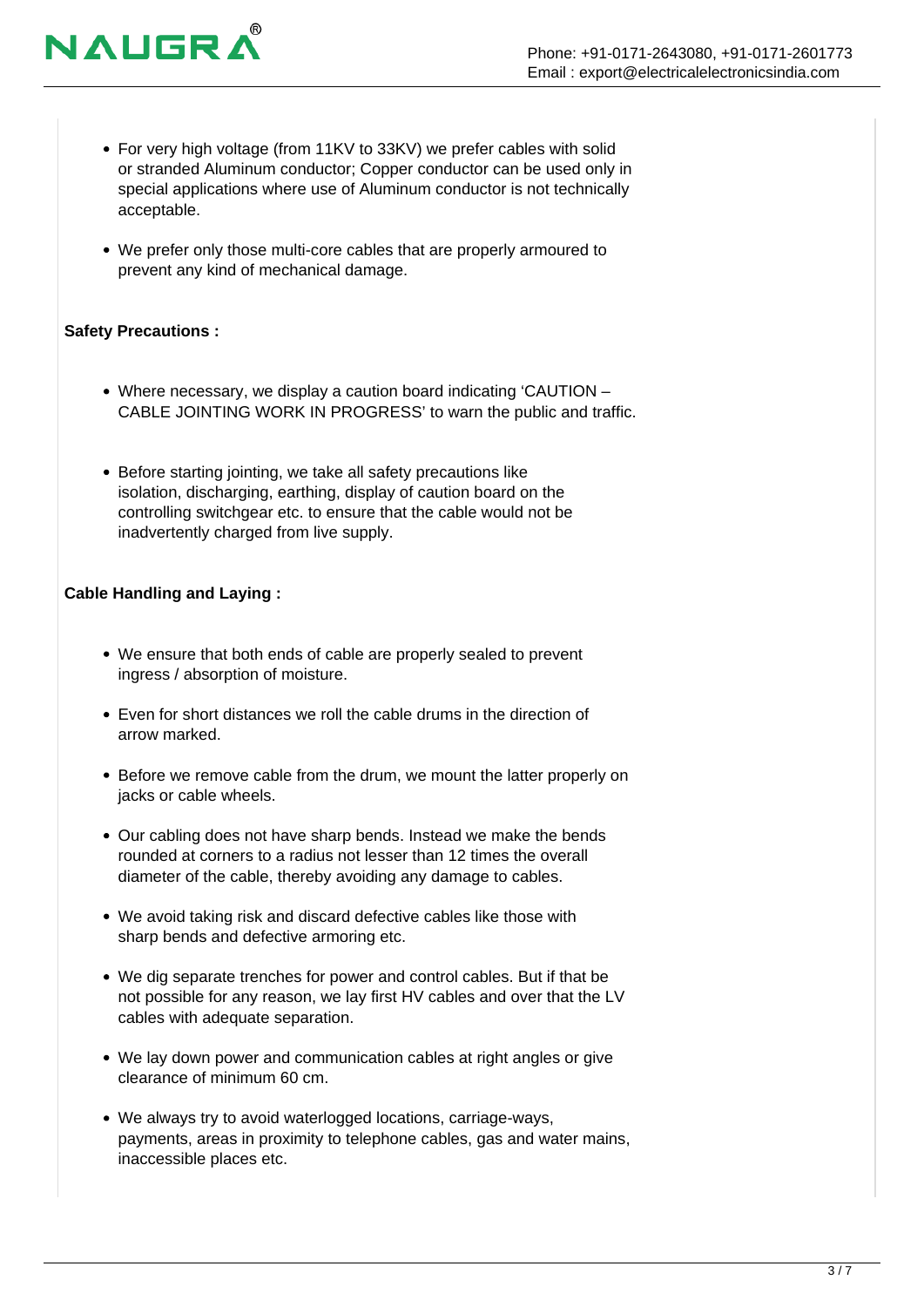

- In areas where there is a chance of damage to wiring/cables, we always provide a proper metallic protective covering.
- While cutting and stripping outer sheathing of the cable, we always take utmost care not to allow the sharp edge of the cutting instrument touch the inner insulation of the conductor.

# **Cable Jointing & Termination :**

- Prior to laying down cables, we decide about ideal locations for proposed joints. As far as possible, we try to avoid water logged locations, carriage ways, pavements, proximity to telephone cables, gas or water mains, inaccessible places, ducts, pipes and racks etc.
- When joints are to be done for two or more cables laid together in the same trench, we stagger these by 2m to 3m.
- We keep the cable joints in suitable and approved cable joint boxes, making sure that these do not allow entry of moisture. We also try to leave about 3m long surplus cable on each side of joints.
- We give preference to heat shrinkable joints that have high insulation at jointing ends. In any case we always ensure that there is a solid connection between the metal conductor and terminating clip.
- Our cables are terminated on to the terminals of switchgear through heavy duty crimping lugs of proper size.
- In order to maintain continuity of cable armouring, we use double compression glands and proper crimping tools.
- In Aluminum cables exposed to outside atmosphere, we remove the oxide film before jointing.

# **Trenching & Cable Laying :**

- Our trenches for cable laying are straight or with suitable curvatures and with changes in depth gradient being gradual. These have a minimum width of 45 cm and depth of 75 cm. Bottom of the trench is always kept free of stones and bricks.
- When there is more than one cable in a single trench, we ensure that these are kept at a distance.
- We give a minimum 9 cm dry sand cushion below and above the cables. Over the topmost layer of sand cushion we put one layer of bricks as an extra protective covering, and over that put back the excavated soil free form stones and debris. In order to avoid chances of any water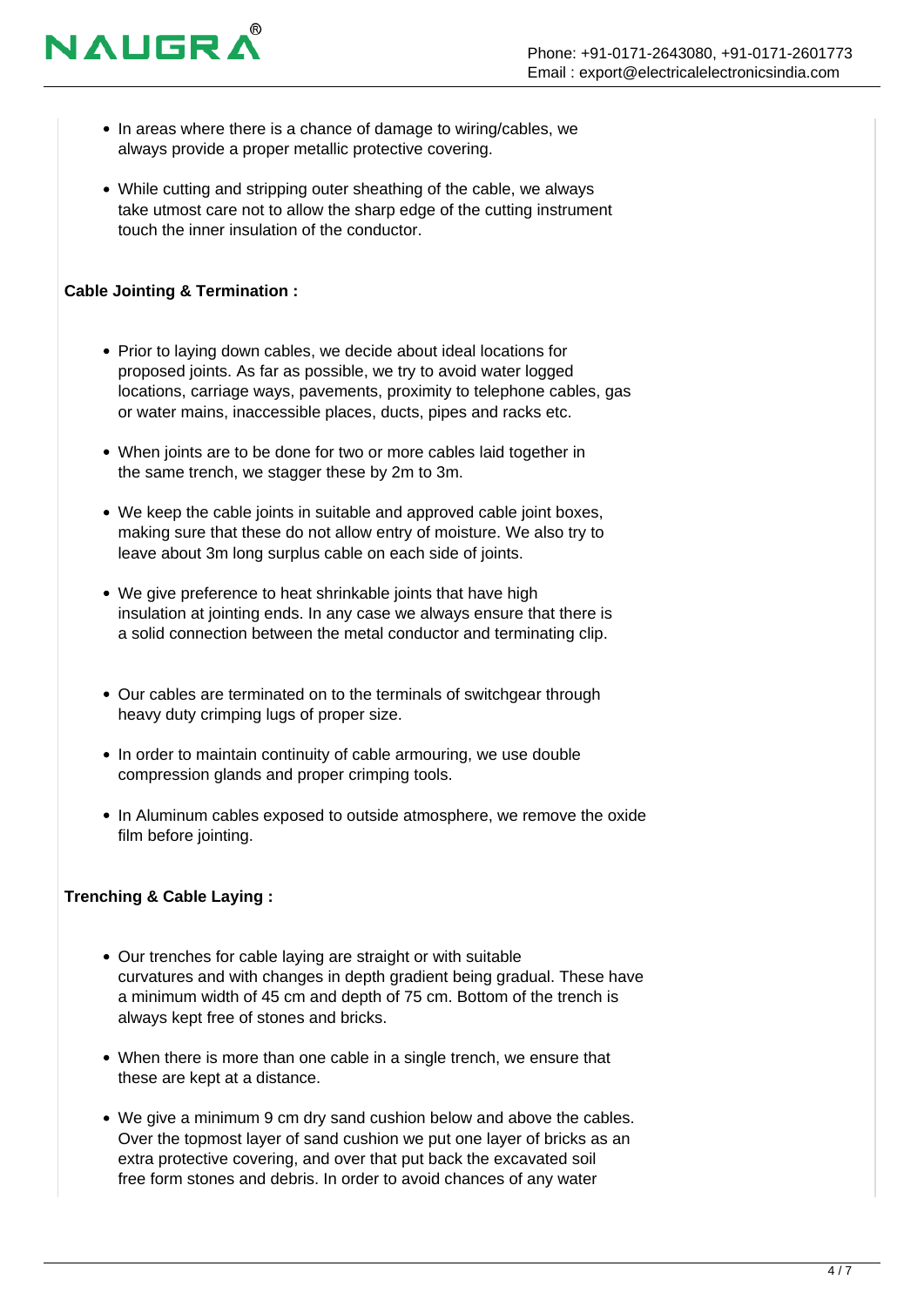

logging, our trenches have about 10 cm hump on top with tapering on sides.

- At entry/exit cable points into the building we pass the cables through pipe sleeves, which are properly sealed to prevent entry of any seepage water.
- Our manholes are large enough to have sufficient working space and for feeding/drawing of cables.
- We always leave sufficient cable loop length that is a must.

#### **Manholes :**

Our manholes are water tight, made with first class bricks, having top slab of RCC, concrete foundation and with cement plastering both inside and outside and neatly finished.

# **Cable Trays :**

We use MS cable trays that are strong enough and rust/corrosion free. Whether these should be hot dip galvanized or painted is decided based on location. Likewise whether to use perforated or ladder type cable trays would depend on cable load. These cable trays are then joined together using bends, joints, coupler plates and other accessories as may be required to have a complete and fully functional cable tray system. Where necessary, we give an additional coat of zinc rich paint.

# **Testing of Cables :**

In normal dry weather we keep the Megger value at 50 Mega Ohm. Apart from this we also conduct following tests.

- Insulation resistance test
- Continuity resistance test
- Sheathing continuity test
- Earth test (in armoured cables)
- Hi Pot test

E also test on site for insulation between phases and between phase and earth for each length of cable, before and after jointing. After cable laying down has been completed, we carry out following tests in presence of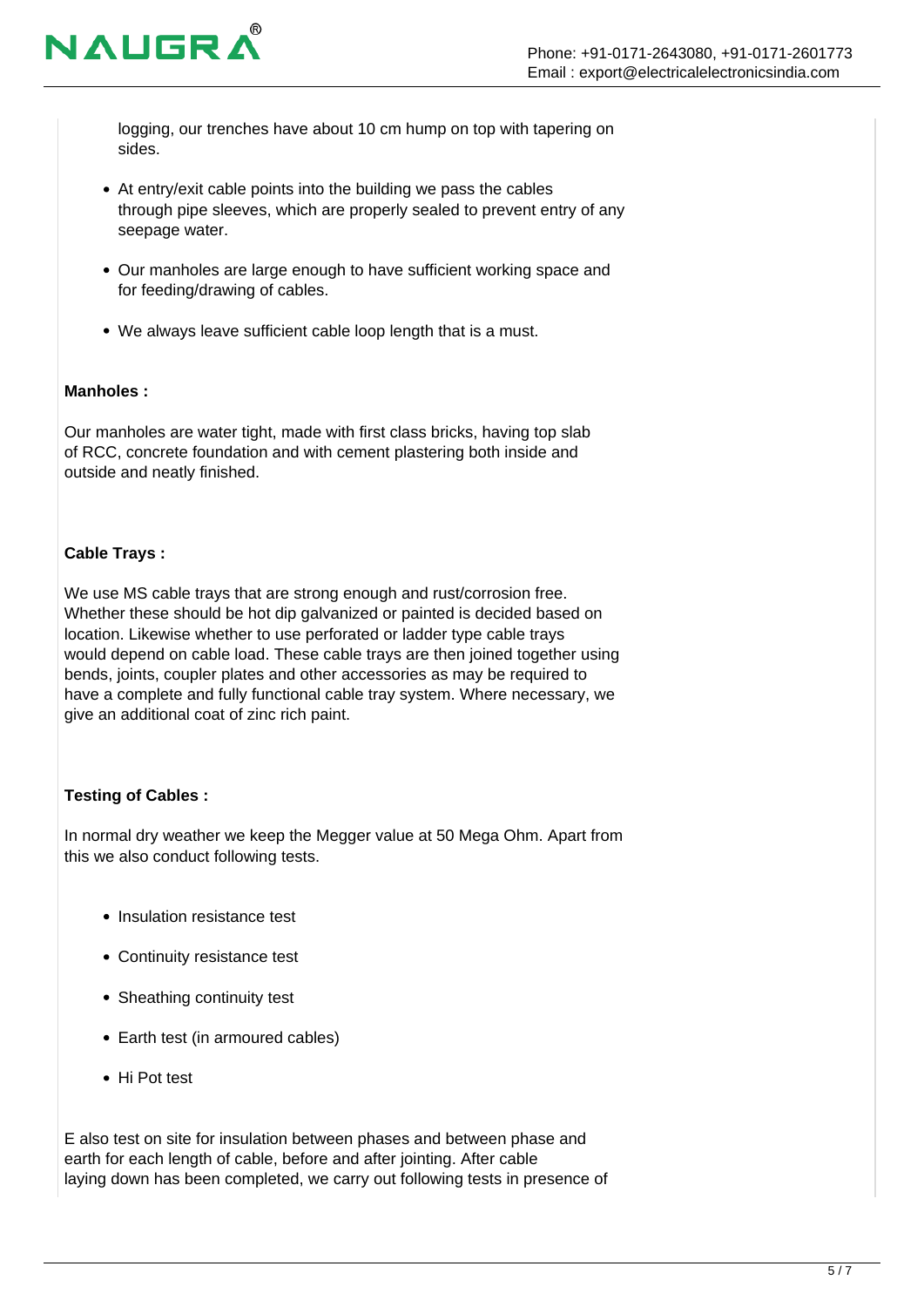

owner's representative.

- Insulation resistance test (sectional and overall)
- Continuity resistance test
- Sheathing continuity test
- Earth test
- High voltage test (only in case of HT cables)

#### **Cable Tags :**

We give proper marking to each cable in all critical places using Aluminum cable tags of sufficient thickness and size.

#### **Earthing :**

- **Earthing of non-current carrying metal parts :** We bind together and provide proper earthing to all non-current carrying metal parts like metal conduits, trunking, cable armoured switchgear, distribution fuse boards, light fittings etc. We ensure that earthing is in conformity with relevant Indian Electricity Rules and Indian Standard Specifications.
- **Earthing Conductor :** Our earthing conductors are of high conductivity Copper and protected against mechanical injury or corrosion.
- **Size of Earthing Conductor :** We use 1.5 sq mm PVC insulated copper wire for earthing all fixtures, fans, outlet boxes and junction boxes. All single phase metal clad switches and distribution boards are earthed with a 4 mm dia (6 SWG) bare Copper wire. All 3-phase switches and distribution boards up to 60 A rating shall be earthed with 2 Nos. distinct and independent 4 mm dia (8 SWG) bare GI wire. All switches, bus bars, ducts and distribution boards of rating 200 A and above shall be earthed with separate and independent 25 mm x 3 mm GI strip.
- **Connection of Earthing Conductors :** We take the main earthing conductor from the earth connection at the main distribution panel to the earth electrode with which the connection is to be made. For distribution boards, earthing conductors are made to run from main distribution board.
- **Artificial Treatment of Soil :** If the earth resistance is too high and the multiple electrode earthing does not give adequate earthing, we reduce and adjust the resistance of the soil immediately